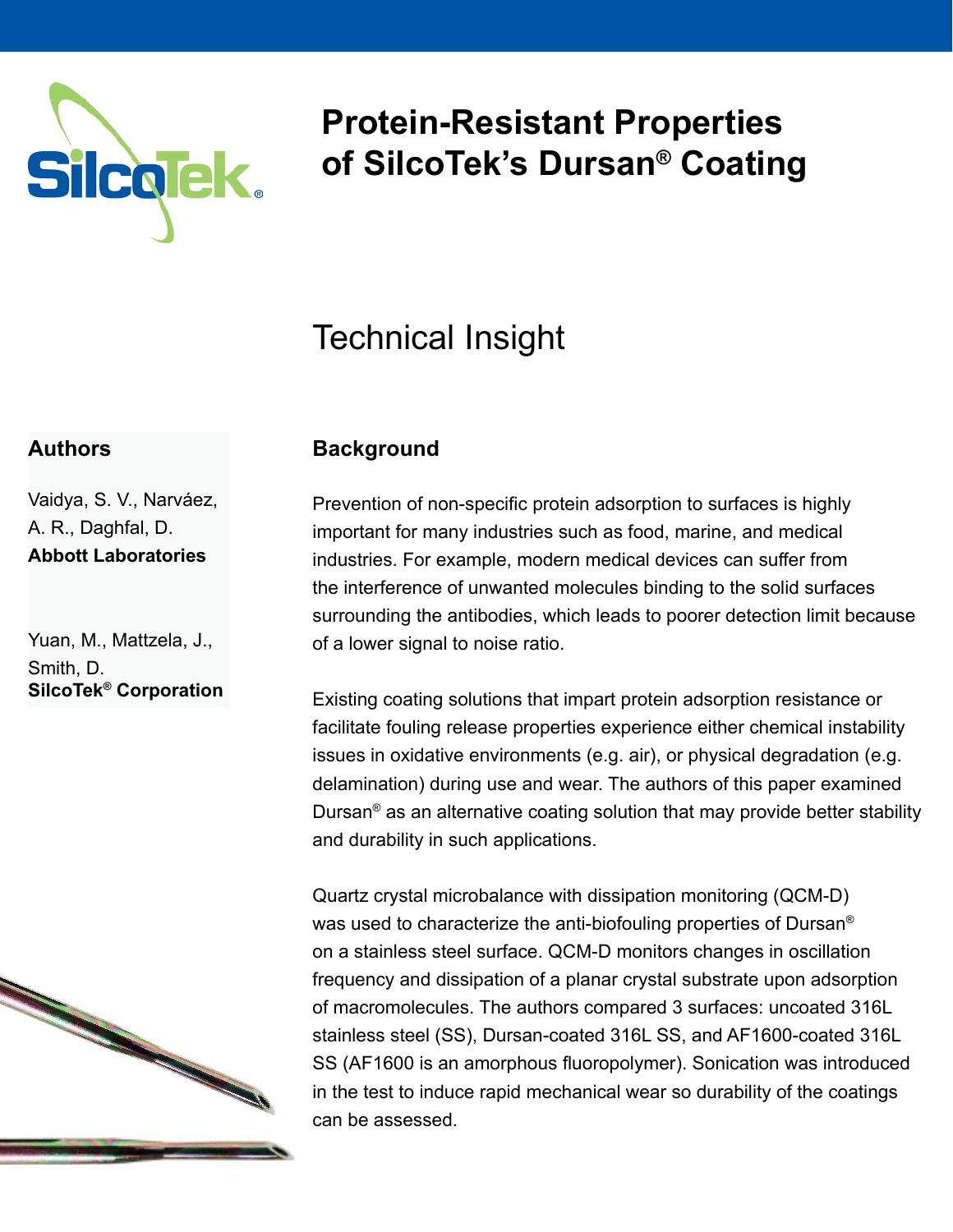#### **Experimental**

Experimental baseline for the QCM-D measurement was determined by flowing a wash buffer, referred to as WB1, over all sensors for  $\sim$  4 minutes to clean the surfaces and priming them for protein exposure. Protein solution of interest was then flowed over the sensors for 20~25 minutes, followed by another rinse using WB1 for 25 minutes. A minimum of two distinct measurements were carried out for each protein-surface system.

A change in the oscillation frequency (Δf) of the QCM-D sensor indicates protein adsorption onto the sensor surface, and Sauerbrey equation ( $Δm = -C/n·Δf$ ) was used to correlate the adsorbed mass (Δm) to the changes in oscillation frequency (Δf). C is the mass sensitivity constant for the specific sensors used, and n is the overtone used for measurement. In addition, the ratio of change in dissipation to change in frequency can be used to determine the rigidity of the adsorbed protein layer.

#### **Discussion and Data**





*Figure 1) Comparison of BSA adsorption on Dursan-coated (circle) and bare SS (square) sensors. Panel (a) depicts sensor frequency change vs. time, and panel (b) depicts sensor dissipation change vs. time. The 3rd, 5th and 7th overtones were used for measurement.* 

Figure 1 shows the comparison between uncoated SS (square) vs. Dursan-coated SS sensors (circle) when exposed to bovine serum albumin (BSA). Both sensors experienced an immediate decrease in their resonance frequency upon initial exposure to the protein solution (panel a), indicating protein adsorption to the sensor surfaces. The frequency drop for the bare SS surface was 4 times higher than that of the Dursan® surface, due to more mass adsorption. When the sensors were rinsed with the wash buffer WB1, the bare SS surface saw a slight increase of the frequency, whereas the Dursan® surface reverted back to the baseline level, indicating near complete desorption of the BSA protein molecules, therefore greatly improved fouling release characteristics compared to the bare SS surface. The dissipation curves (b) indicate the same trend as discussed above. The calculated Sauerbrey mass (adsorbed BSA proteins) to the bare SS surface was 767 ng/cm2, and negligible to the Dursan® surface.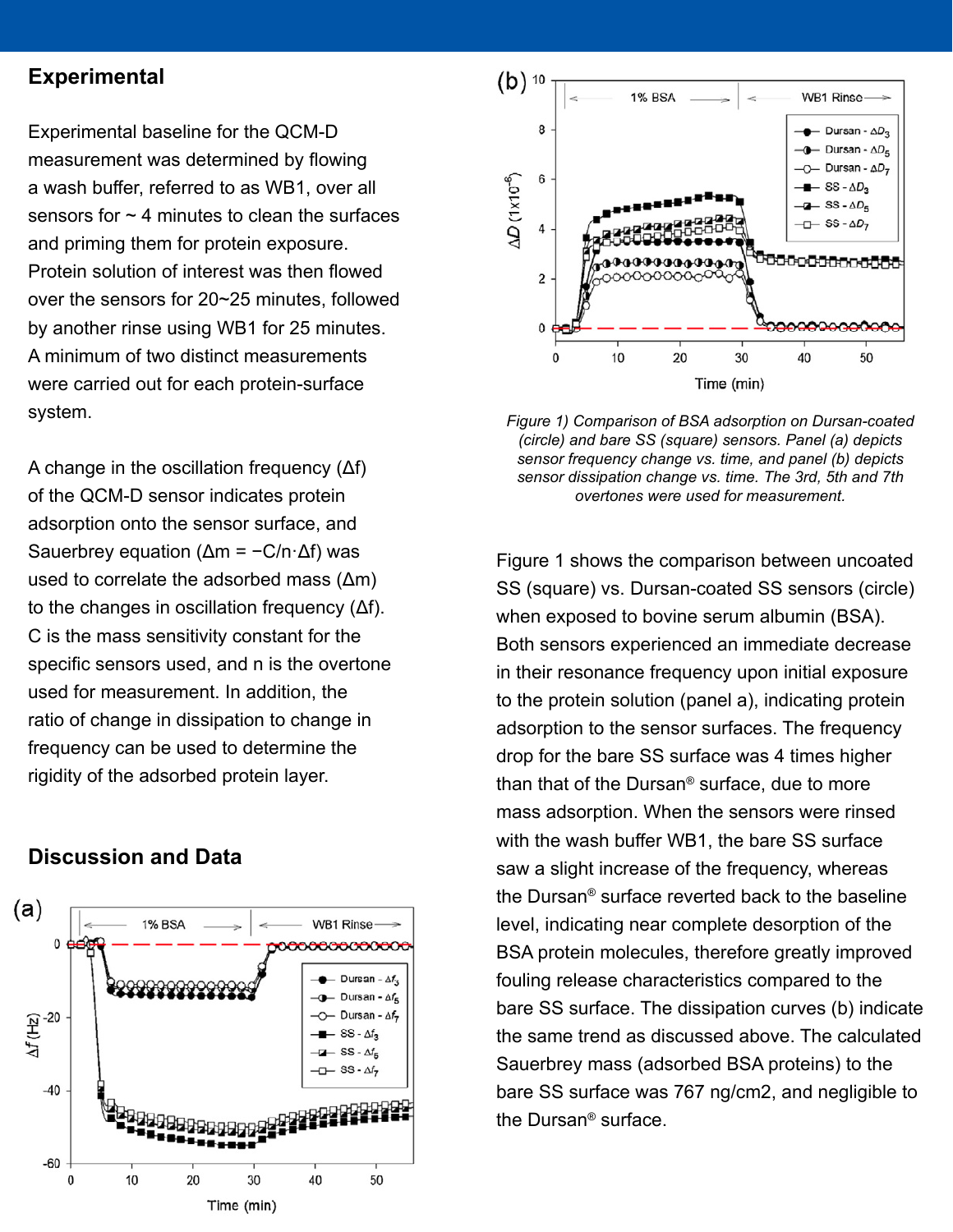The authors also compared the effectiveness of two wash buffer solutions used to rinse the sensors, and found that WB1, which contains a nonionic surfactant, was more effective in facilitating the removal of the proteins than a counterpart wash buffer solution without the nonionic surfactant. Their study highlighted the importance of combining the proper rinse solution and the right surface to optimize the protein-resistant properties.

In addition to BSA, the authors also investigated another protein system, mouse immunoglobulin G (IgG), and observed similar behaviors on bare SS and Dursan® surfaces. The calculated Sauerbrey mass (adsorbed mouse IgG proteins) to the bare SS surface was 1586 ng/cm2, and 70 ng/cm2 to the Dursan® surface.

In order to assess and compare the physical durability of different coatings during use, the authors exposed two types of coatings, Dursan® and AF1600, to 10 minutes of sonication in ethanol. Multiple sensors of each coating were sonicated, and all of the Dursan-coated sensors remained intact after the treatment, whereas a few of the sonicated AF1600-coated sensors exhibited coating delamination as shown in Figure 2.



*Figure 2) Optical micrograph comparison of Dursan® coating (a, b) and AF1600 coating (c, d) after cleaning and sonication treatment. Film delamination was observed in the AF1600 coating, while the Dursan® coating remained intact.*

The protein adsorption properties of Dursan® and AF1600-coated sensors after cleaning and sonication (referred to as "treated") were assessed by exposing them to normal human plasma (NHP), which is representative of patient samples utilized in diagnostics analyzers. The authors took care to only use AF1600 sensors that did not show any visible post-sonication delamination in this study. Even so, they observed loss of protein-resistant properties of the treated AF1600 surfaces, as shown in Figure 3, that the frequency and dissipation profiles of treated AF1600 (triangle) did not revert back to the baseline levels. In comparison, the Dursan® surface (circle) exhibited no performance change before and after treatment. The authors suspected that the AF1600 sensors are susceptible to microscopic structural change and deformity when exposed to sonication, so that even without visible delamination, they suffer the loss of the protein-resistance properties. The Dursan® coating was found to be more robust and reliable through the mechanical treatment.